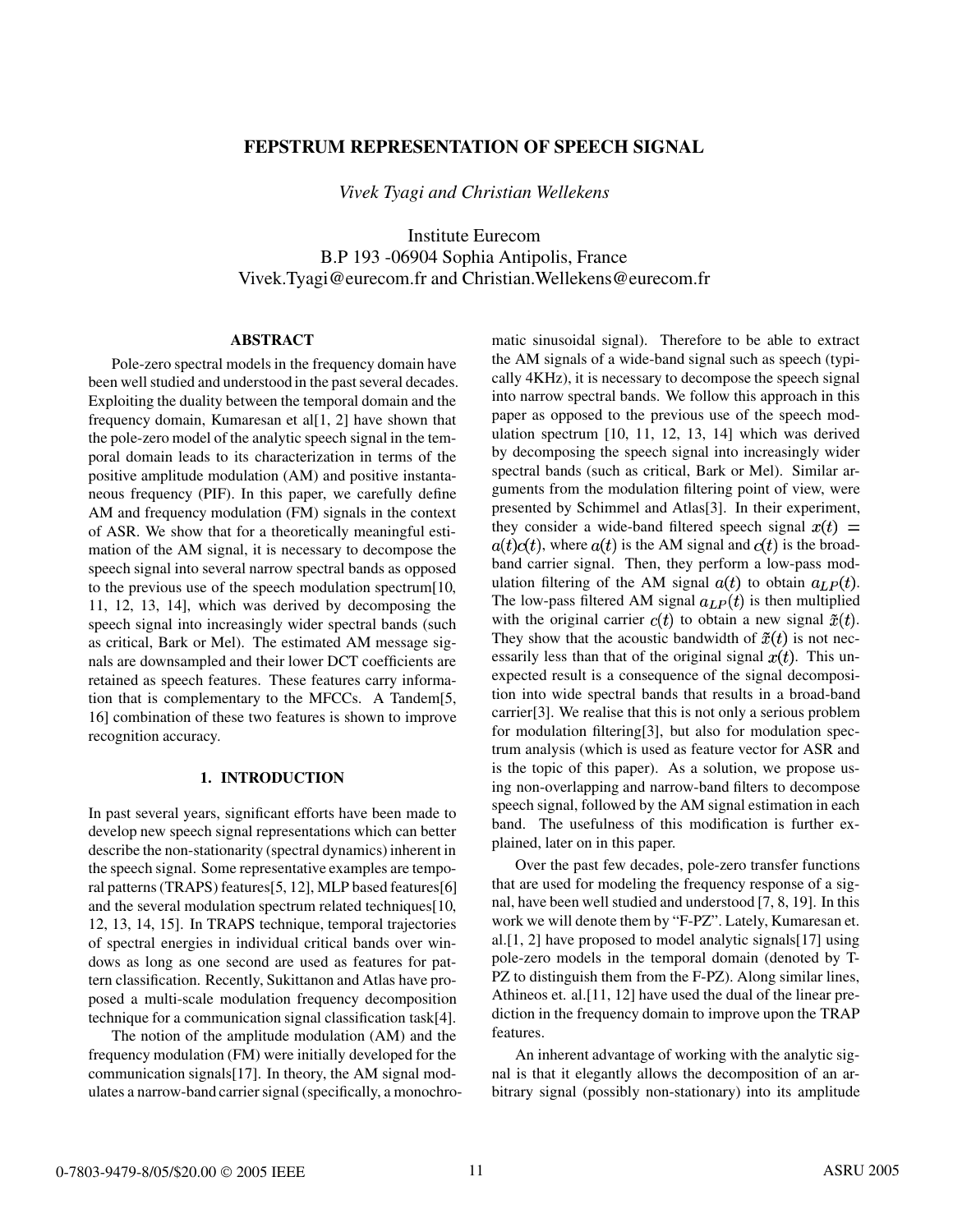modulation (AM) and frequency modulation (FM) signals. We make extensive use of T-PZ representation in this paper. For the sake of completeness and clarity, we state and prove several interesting time-frequency dualities for the analytic signals. These properties are then used to develop "meaningful" AM-FM decomposition of the speech signal.

There are two main contributions of this paper. Firstly, we develop a theoretically consistent AM signal analysis technique as compared to the previous ones[11, 10, 13, 14, 15]. We show that a "meaningful" AM signal estimation is possible only if we decompose the speech analytic signal into several narrow-band filters which results in narrowband carrier signals. As a consequence, the unexpected modulation filtering behaviour reported in [3] can be partly avoided. Secondly, we use the lower modulation frequency spectrum of the downsampled AM signal, as a feature vector (termed FEPSTRUM for reasons to be explained in the following sections). The Fepstrum provides complementary information to the MFCC features and a Tandem[5, 16] combination of the two features provides a significant ASR accuracy improvement over several other features.

This paper is divided into four sections. In Section 2, we describe the dual properties of the pole-zero models and the associated notation. In Section 3, the Fepstrum feature extraction is described. Through examples, we show how the bandwidth of the analysis filter influences the estimated AM signal. In Section 4, experimental results are described followed by a conclusion in Section 5.

# **2. POLE-ZERO MODELS (ELEMENTARY SIGNALS) IN THE TEMPORAL DOMAIN**

Traditionally, the pole-zero transfer functions have been used to approximate a discrete time frequency response which is inherently periodic with a period of  $2\pi$ . Voelcker and Kumaresan have used the T-PZ to approximate analytic signals in the temporal domain. We recall that given a real periodic<sup>1</sup> signal  $x(t)$  with period T seconds, its analytic version  $s(t)$ is given by,

$$
s(t) = x(t) + j\hat{x}(t) \tag{1}
$$

where  $\hat{x}(t)$  denotes the Hilbert transform of  $x(t)$ . If  $x(t)$  is band-limited, then so is  $s(t)$ . Moreover  $s(t)$  has non-zero spectrum for only positive frequencies. Therefore  $s(t)$  can be expressed in terms of a finite number of Fourier series coefficients at positive frequencies.

$$
s(t) = e^{j\omega_t t} \sum_{k=0}^{M} a_k e^{jk\Omega t}
$$
 (2)

where  $\omega_t$  is an arbitrary frequency translation,  $\Omega = 2\pi/T$ and M is sufficiently large. Noting that  $s(t)$  is a polynomial, it can be factored in terms of T-PZ as follows,

$$
s(t) = a_0 e^{j\omega_t t} \prod_{i=1}^P (1 - p_i e^{j\Omega t}) \prod_{l=1}^Q (1 - q_l e^{j\Omega t}) \quad (3)
$$

where  $P + Q = M$  and  $p_i$  and  $q_l$  are the complex roots, inside and outside the unit circle respectively. More generally, if s(t) is not band-limited, it can be represented using poles and zeros.

$$
s(t) = a_0 e^{j\omega_t t} \frac{\prod_{i=1}^P (1 - p_i e^{j\Omega t})}{\prod_{i=1}^U (1 - u_i e^{j\Omega t})} \prod_{l=1}^Q (1 - q_l e^{j\Omega t}) \tag{4}
$$

where,  $p_i$  and  $q_i$  are the zeros inside and outside the unit circle respectively. The poles  $u_i$  are guaranteed to be inside the unit circle as proved in the following lemma.

**Lemma 1** *The T-PZ factorization of an analytic signal has all the poles inside the unit circle.*

Proof: Lets assume that there is a pole  $r = |r|e^{j\phi}$  outside the unit circle, with  $|r| > 1$ . The expansion of  $s(t)$  will then have a term,

$$
\frac{A}{(1 - re^{j\Omega t})} = \frac{-A}{re^{j\Omega t}} \frac{1}{1 - r^{-1}e^{-j\Omega t}}
$$

$$
= \frac{-A}{re^{j\Omega t}} \sum_{k=0}^{\infty} r^{-k}e^{-jk\Omega t}
$$
(5)

where, A is a constant. (5) implies that  $s(t)$  has non-zero spectrum for negative frequencies. This is in contradiction to the fact that  $s(t)$  being an analytic signal has zero spectral energy for negative frequencies. Hence  $|r| < 1$ .

The importance of lemma 1 will become apparent later on. Let us now specify the dual analogues of three well known properties which are,

- Minimum-phase: Traditionally, minimum phase is a frequency domain phenomenon. A frequency response (F-PZ) is termed minimum-phase if all its poles and zeros are inside the unit circle. Similarly, a T-PZ is called T-MinP if all its poles and zeros are inside the unit circle.
- All-pass: Traditionally, all-pass is a frequency domain phenomenon. A frequency response, (F-PZ), is said to be all-pass if its magnitude is unity at all frequencies. Similarly, a T-PZ is called T-AllP if it has unity magnitude for  $t \in (-\infty, \infty)$ .

 $1$ This is not a limitation as in short-time Fourier analysis, we implicitly make the signal periodic with the base period equal to the  $T$  second long windowed segment.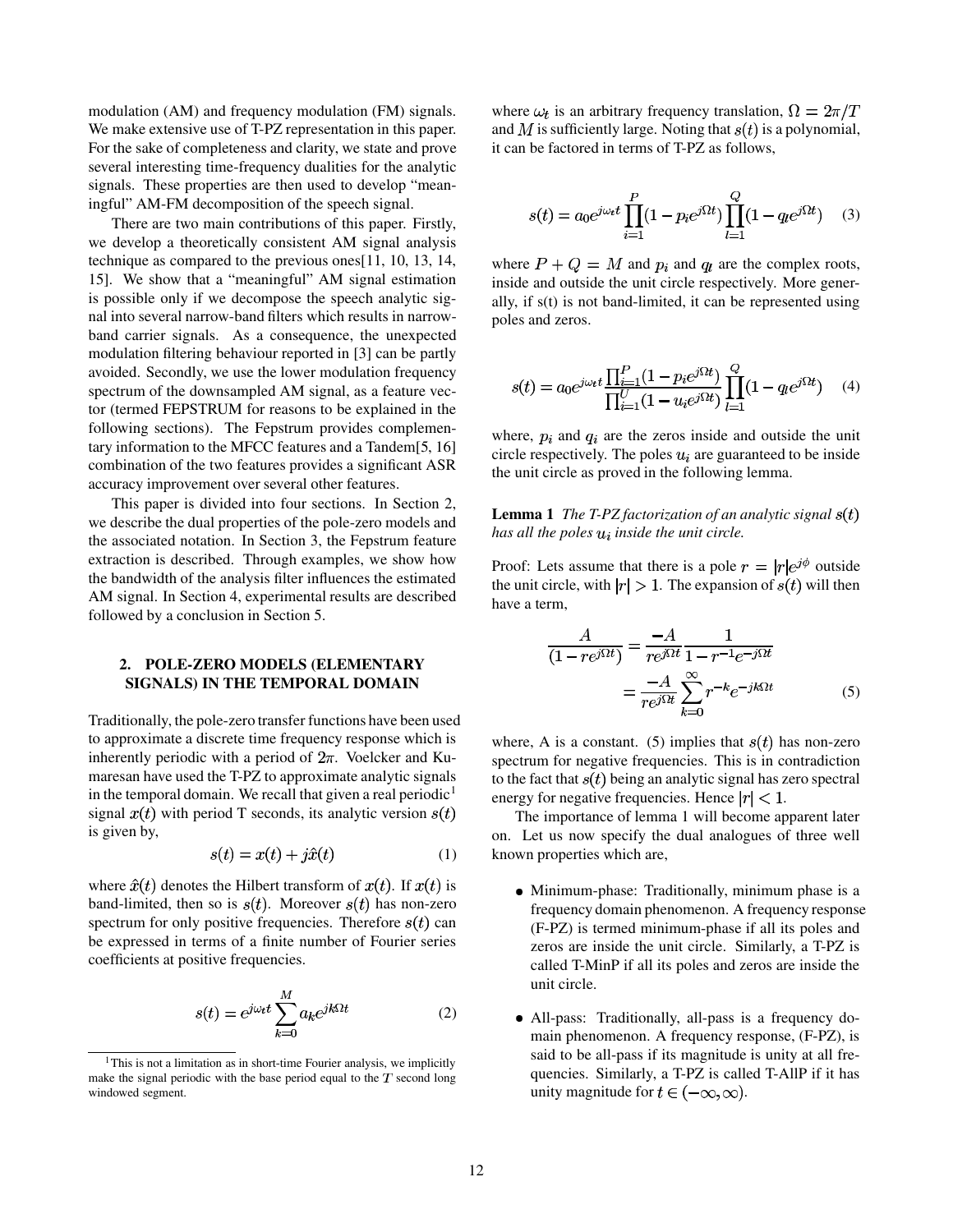Causality: Traditionally, causality is a time-domain phenomenon. A signal  $x(t)$  is said to be causal if it is non-zero only for the  $t > 0$ . Similarly, we define a frequency response to be F-causal if it is non-zero only for the  $f \geq 0$ . Therefore, an analytic signal is F-causal.

With these definitions in place, we are ready to describe the decomposition of an analytic signal  $s(t)$  into its T-MinP and T-AllP part which will lead to its AM and FM parts. Therefore, reflecting the zeros  $q_i$  inside the unit circle, we get,

$$
s(t) = a_0 e^{j\omega_t t} \underbrace{\frac{\prod_{i=1}^P (1 - p_i e^{j\Omega t})}{\prod_{i=1}^U (1 - u_i e^{j\Omega t})} \prod_{i=1}^Q (1 - 1/q_i^* e^{j\Omega t})}_{\text{T-MinP}} \times \underbrace{\prod_{i=1}^Q (-q_i^*) \prod_{i=1}^Q \frac{(e^{-j\Omega t} - q_i)}{(1 - q_i^* e^{-j\Omega t})}}_{\text{T-AIP}}
$$

We recall the following two well-known lemmas,

**Lemma 2** *Given a frequency response (F-PZ)*  $= |X(f)|e^{j\phi(f)}$ , its phase response  $\phi(f)$  is the Hilbert trans*form of its log-envelope*  $\log |X(f)|$ *, if and only if the frequency response is minimum phase (i.e a F-PZ with all the poles and zeros inside the unit circle).*

**Lemma 3** *Given a frequency response*  $(F$ -PZ)  $X(f)$  $= |X(f)|e^{j\phi(f)}$ , it is minimum phase, if and only if, its com*plex cepstrum (CC)*  $x_{cc}(n)$  *is causal (i.e*  $x_{cc}(n) = 0, n \in$  $[-\infty, -1]$ 

The proof of above two lemmas can be found in the pages 782-783 of [18]. Using the *time-frequency* duality, we will state and prove a dual of the lemmas (2), (3).

**Lemma 4** *Given an analytic T-PZ signal*  $=\frac{\prod_{i=1}^P(1-p_ie^{i\Omega t})}{\prod_{i=1}^P(1-u_ie^{i\Omega t})}=|s(t)|e^{j\Psi(t)},$  all of its poles and zeros *are within the unit-circle (i.e s(t) is T-MinP) if and only if its phase*  $\Psi(t)$  *is the Hilbert transform of its log envelope*  $\log|s(t)|$ .

Proof: Let  $\tilde{S}(f)$  be the Fourier transform (FT) of  $\log s(t) =$  $\log |s(t)| + j\Psi(t)$ . We note that  $\tilde{S}(f)$  consists of spectral lines at integral multiple of  $\Omega^2$  and hence is a discrete sequence. Lets assume that the phase  $\Psi(t)$  is the Hilbert transform of the log envelope  $\log |s(t)|$ . This implies that  $\log s(t)$  is an analytic signal and hence its FT  $\tilde{S}(f)$  is zero for negative frequencies (i.e.  $\tilde{S}(f)$  is a discrete and f-causal sequence). Using the duality principle we note that  $\log s(-f)$ is the FT of  $\tilde{S}(t)$ . In fact,  $\tilde{S}(t)$  is the complex cepstrum(CC) of a signal whose FT is  $s(-f)$ . As  $\tilde{S}(t)$  has the same functional form as  $\tilde{S}(f)$ , this implies that  $\tilde{S}(t)$  is a discrete and causal CC sequence. Therefore in light of lemma (3), it follows that  $s(-f)$  is minimum-phase F-PZ with all the zeros and poles inside the unit circle. Therefore we get,

$$
s(-f) = \frac{\prod_{i=1}^{P} (1 - p_i e^{j\Omega(-f)})}{\prod_{i=1}^{U} (1 - u_i e^{j\Omega(-f)})}
$$
  
substituting t for '-f' we get,  

$$
s(t) = \frac{\prod_{i=1}^{P} (1 - p_i e^{j\Omega t})}{\prod_{i=1}^{U} (1 - u_i e^{j\Omega t})}
$$
(7)

This proves that the T-PZ  $s(t)$  that is T-MinP results in its phase being the HT of its log-envelope.

Therefore, using Lemma (4),  $s(t)$  can expressed as follows,

$$
s(t) = a_0 \prod_{i=1}^{Q} (-q_i^*) \underbrace{e^{\alpha(t) + j\alpha(t)}}_{\text{T-MinP}} \underbrace{e^{j\gamma(t)}}_{\text{T-AIP}}
$$
(8)

where  $A_c$  is a constant,  $\alpha(t)$  is the logarithm of the AM signal,  $\hat{\alpha}(t)$  its HT and  $\hat{\alpha}(t) + \gamma(t)$  is the phase signal and its derivative is the FM signal. As  $\hat{\alpha}(t)$  can be determined from the log AM signal  $\alpha(t)$ <sup>3</sup>, it forms the redundant information and hence is excluded from the FM signal. Therefore,  $\gamma'(t)$  is the FM (instantaneous frequency) signal of interest, where  $\prime$  denotes derivative.

The next step is to develop algorithms that can automatically achieve the decomposition as in (8). Noting that the all-pole F-PZ as estimated using classical linear prediction technique is guaranteed to be minimum phase, Kumaresan et. al. used the dual of linear prediction in the spectral domain (LPSD)[2], with sufficiently high prediction order 'M', to derive the T-MinP signal. The T-AllP signal was obtained as the residual signal of the LPSD.

It is well know that the LP technique overestimates the peaks and poorly models the valley. Moreover, the results are highly susceptible to the model order 'M' whose actual value is not known. Therefore, in this work, we use a nonparametric technique to estimate the AM signals. From (8), we note that  $\log |s(t)| = \alpha(t) + \log(A_c)$ , where  $\log(A_c)$  is a constant over the frame. Therefore the logarithm of the absolute magnitude of the analytic signal in each band is an estimate of the corresponding AM signal + a constant term. In this work, we have used only the AM modulation spectrum as a feature and the work on FM signal inclusion in under progress.

<sup>&</sup>lt;sup>2</sup>This can be seen by series expansion of  $log(1 - pe^{j\Omega t}) = \sum_{k=1}^{\infty} -p^k e^{jk\Omega t}/k$ 

<sup>&</sup>lt;sup>3</sup>Due to the HT relationship between the two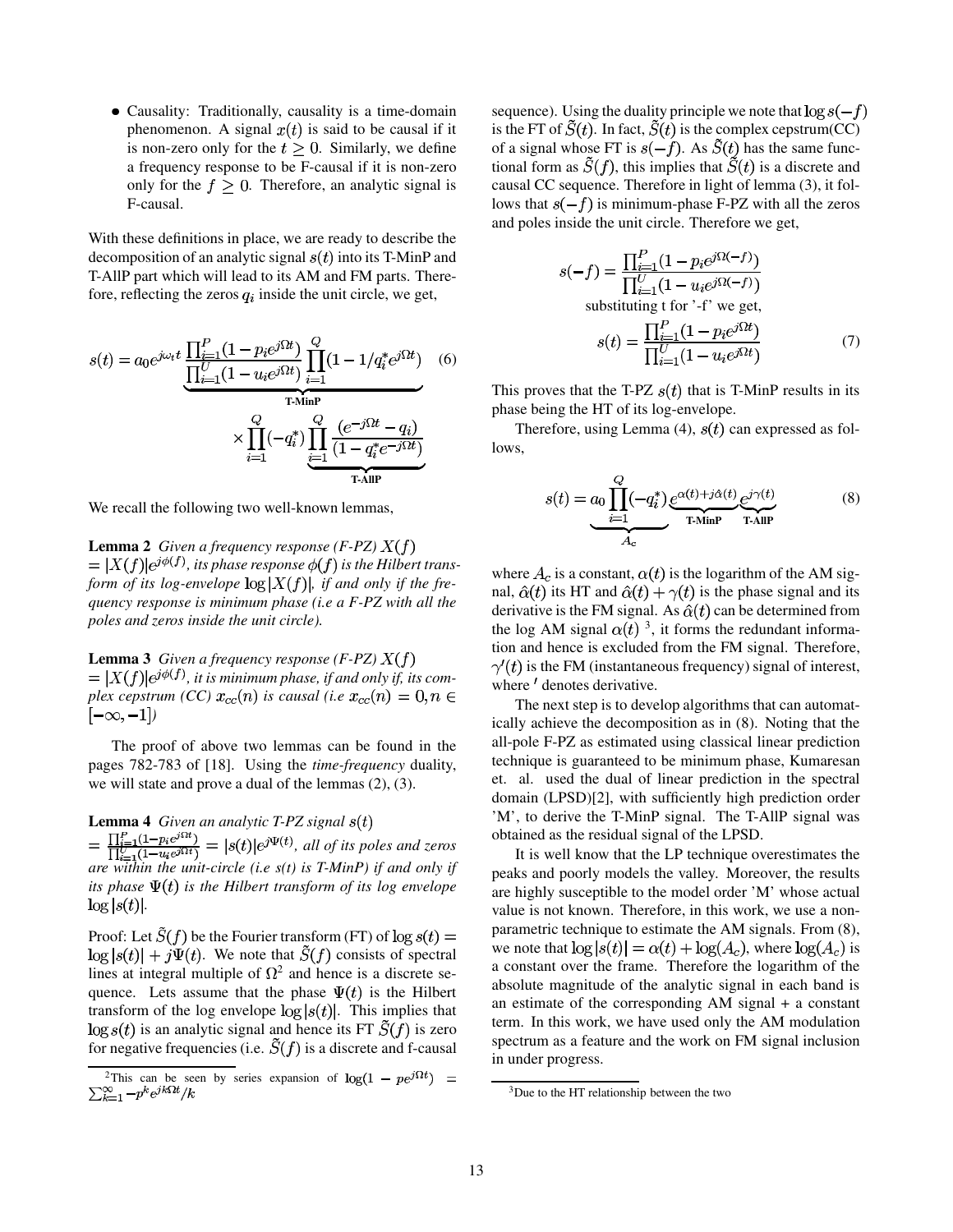

Narrow band filterBank

**Fig. 1**. The FEPSTRUM feature extraction

## **3. FEPSTRUM FEATURE EXTRACTION**



**Fig. 2**. The AM signal derived using narrow-band filters

Fig.1 illustrates our feature extraction scheme. A fullband analytic speech signal  $s(t)$  is decomposed into J linearly spaced, non-overlapping narrow bands. We have used narrow-bandwidth filters to achieve our objective of a more "meaningful" modulation analysis by keeping the carrier signal narrow-band (ideally, a sinusoid)[3]. The use of Mel, critical or Bark scale filters will lead to broad-band carriers for higher frequencies. We take the log magnitude of the



**Fig. 3**. The AM signal derived using broad-band filters

output of each filter to obtain its corresponding AM signal  $\alpha(t)$ . The AM signal is then downsampled and its lower DCT coefficients are retained as the feature vector. To distinguish this representation from the previous use of the word "modulation spectrum"[10, 13, 14], which has been weakly specified/defined in the ASR literature[3], we have termed this representation as FEPSTRUM. It bears certain similarity to the cepstrum (due to log followed by DCT operation) while it essentially is a spectrum of an AM signal, . <sup>4</sup> The fepstrum features from each band are concatenated together, then uncorrelated using a KL transform followed by the dimensionality reduction. This representation is then fed to a Tandem[5, 6, 16] system to finally derive a Fepstrum-Tandem feature. In Tandem modeling, phoneme aposteriors obtained at the output of the MLP, which has been trained to classify phonemes, are used as features in a usual HMM-GMM system.

Fig.2 illustrates the case when we use narrow-band fil-

<sup>&</sup>lt;sup>4</sup>the name FEPSTRUM denotes this dual nature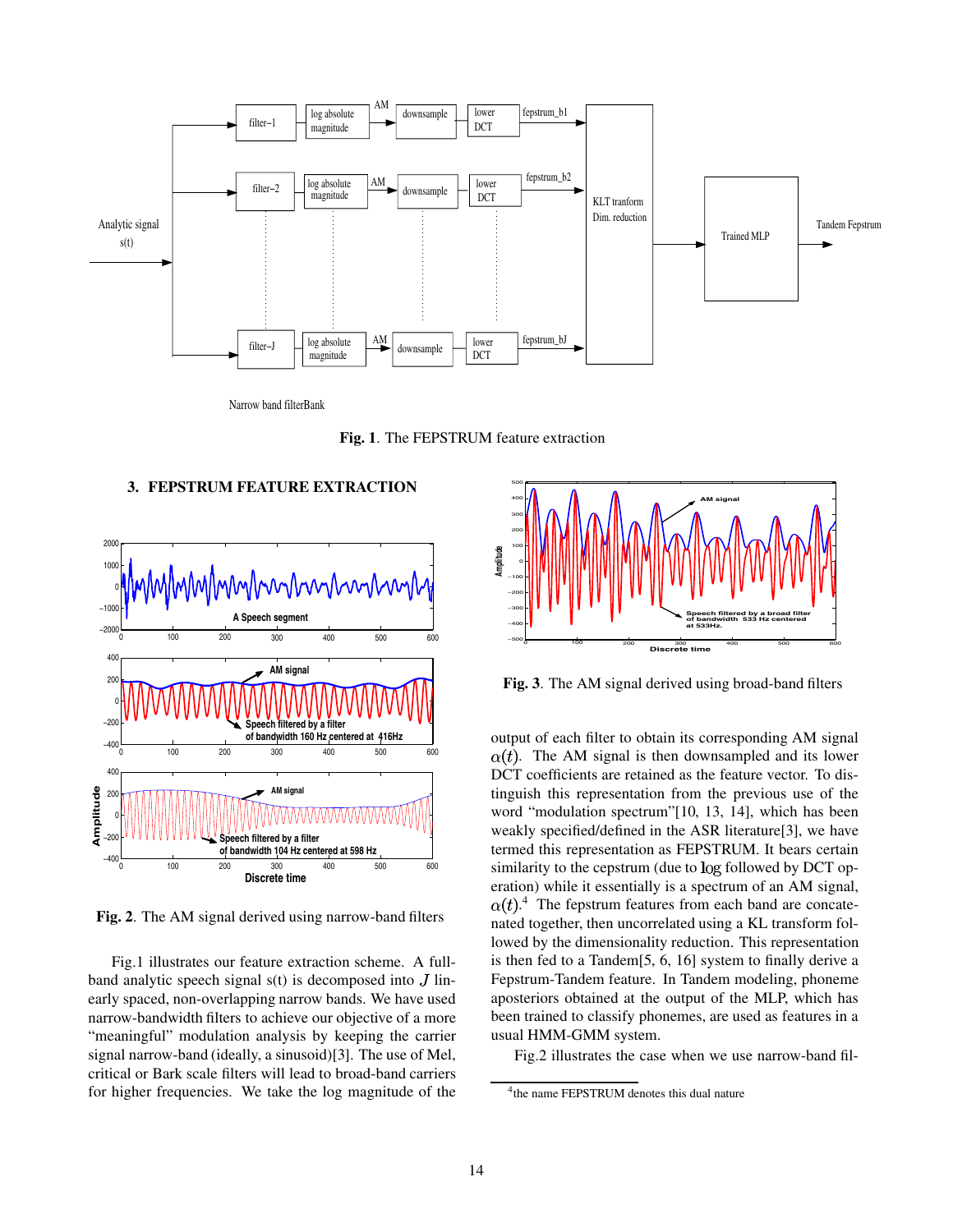ters to decompose the speech analytic signal, followed by the AM signal estimation in each band. Second and third pane shows the narrow band-pass filtered speech signals and their corresponding AM signals. We note that these AM signals are low modulation frequency signals. The narrow band-pass filters used have band-widths 160 Hz and 104 Hz respectively. Fig.3 illustrates the case where a broad-band filter (bandwidth 533 Hz) has been used. For voiced speech, each pitch harmonic can be roughly seen as a monochromatic sinusoidal carrier signal. The spectrum of the signal at the output of a broad-band filter will have several pitch harmonics in it and therefore will violate the condition of a narrow-band carrier signal. As can be noted in the Fig.3, the pitch component manifests itself as sharp spikes in the AM signal. Therefore a modulation spectrum of this AM signal will reflect the pitch frequency as well, which is undesirable in the context of a speaker independent ASR system. We present these arguments to justify our choice of the non-overlapping narrow-band filterbank instead of a critical, Bark or Mel-scale filterbank, in the Fepstrum estimation.

# **4. EXPERIMENTS AND RESULTS**

In order to assess the effectiveness of the fepstrum features, speech recognition experiments were conducted on the OGI Numbers corpus [21]. It consists of spontaneously spoken free-format connected numbers over a telephone channel. The lexicon consists of 31 words.<sup>5</sup> The Fepstrum features were extracted as per the scheme outlined in Fig.1. We used 20 linearly spaced, non-overlapping rectangular filters to decompose the speech analytic signal into narrow-band signals of bandwidth 200Hz each. The AM signal is obtained as the logarithm of the absolute magnitude of the narrowband filter output. At this stage, the AM signal has the same sampling frequency as the original speech signal  $(8KHz)$ . As can be noted in the Fig2, the AM signals are low modulation frequency signals. Therefore, we filter the AM signals through a low-pass filter of cutoff-frequency 200 Hz and then downsample them by a factor of  $40$ . Long rectangular windows of size 85 ms were used to frame the narrow band-pass filtered analytic signals. This was done to ensure that we have sufficient number of samples after downsampling the AM signal. We chose a rectangular shape of the window to avoid any artificial tilt in the lower DCT coefficients. We then retain its first 5 DCT coefficients (Fepstrum) that correspond to  $[0, 50]$  Hz. Fepstrum sub-vector from each band are concatenated together to form a vector of dimensionality  $100 (5 \times 20)$ . We perform a KL transform on this vector, followed by dimensionality reduction to obtain a 60 dim. feature vector. These features are then fed to a trained multi-layer perceptron (MLP) to obtain phoneme aposteriors which are again KL transformed to obtain 27 dimensional Tandem-Fepstrum features<sup>6</sup>. Tandem[5, 6, 16] has been shown to be an effective technique for combining different kind of features. Fepstrum being a modulation spectrum carries information that is complementary to the usual spectral envelope based MFCC features. Therefore we have concatenated MFCC feature with the Fepstrum-Tandem features.

Mel-frequency cepstral coefficients (MFCC) and their temporal derivatives along with cepstral mean subtraction have been used as additional features. For comparison, four feature sets were generated:

- 1. [T-MFCC:] 27 dim. Tandem representation of MFCC + delta features.
- 2. [T-Fepstrum:] 27 dim. Tandem representation of Fepstrum features
- 3. [Concat. MFCC+ (T-MFCC):] (27+39) dim. feature vector which is a concatenation of the MFCC and Tandem-MFCC
- 4. [Concat. MFCC+ (T-FEPSTRUM):] (27+39) dim. feature vector which is a concatenation of the MFCC and Tandem-Fepstrum features.

All the above features were then used in a Hidden Markov Model and Gaussian Mixture Model (HMM-GMM) based speech recognition system that was trained using public domain software HTK [20] on the clean training set from the original Numbers corpus. The system consisted of 80 tiedstate triphone HMMs with 3 emitting states per triphone and 12 mixtures per state. Table 1 indicates the performance of these feature sets. T-Fepstrum features have only the modulation frequency information and hence they perform slightly worse than the T-MFCC feature. However, as they carry complementary information, their concatenation (MFCC+T-FEPSTRUM) results in the lowest (4.1%) WER. For a fair comparison, we compare this to a concatenation of the MFCC+ T-MFCC features which has a WER of 4.6%. This is an encouraging result and we are further working on the feature represenations that will include the FM signal information in it. This may improve the results further.

**Table 1**. *Word error rate (WER) in clean conditions*

| <b>T-MFCC</b>              |     |
|----------------------------|-----|
| <b>T-FEPSTRUM</b>          | 5.5 |
| Concat. MFCC+ (T-MFCC)     | 4.6 |
| Concat. MFCC+ (T-FEPSTRUM) | 4.1 |

 $6$ each dimension corresponds to a monophone which are 27 in number

 $5$  with confusable words like nine, ninety and nineteen.